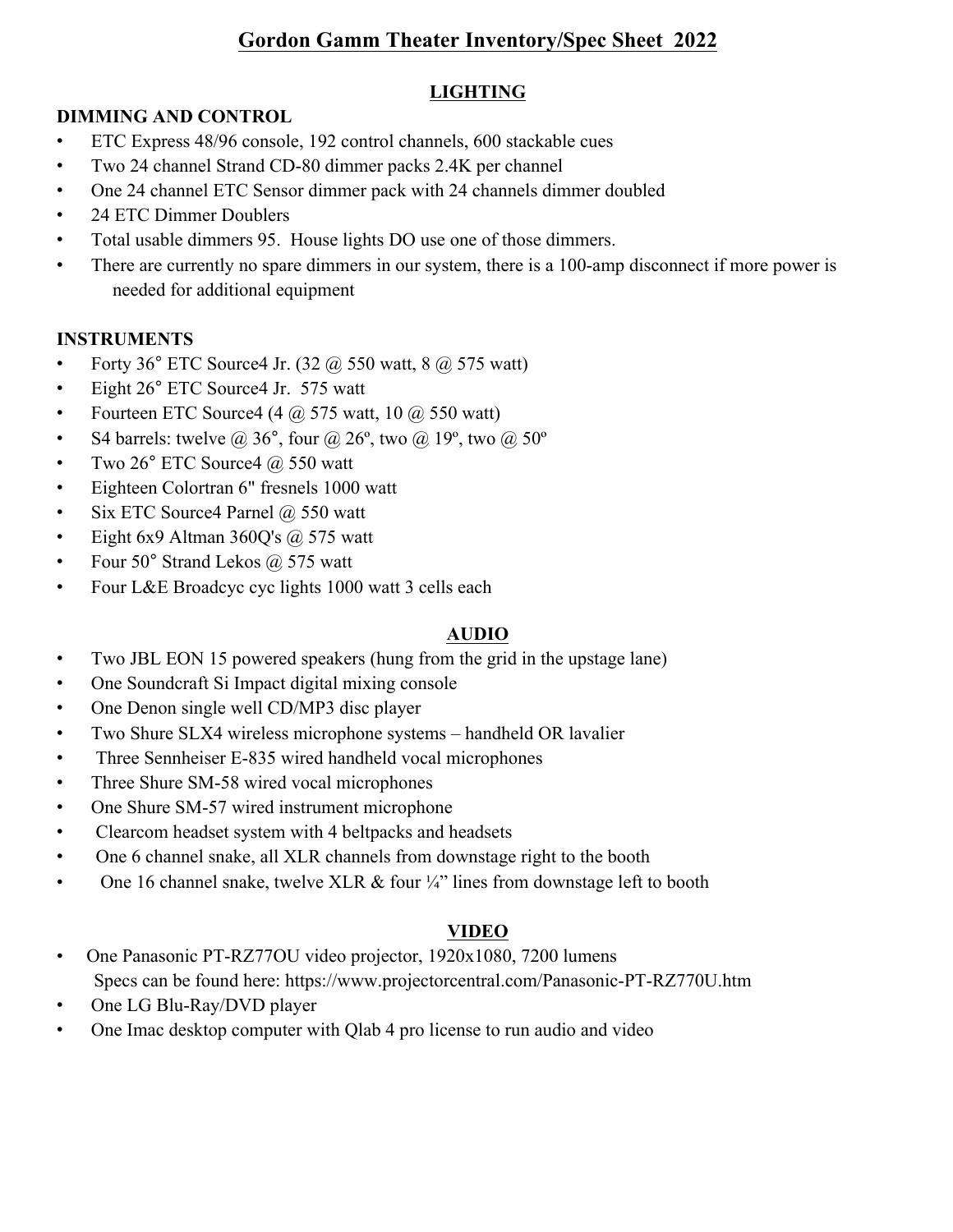#### **Gordon Gamm Theater Technical Specifications**

All lighting and sound is set up to be run from the tech booth at the rear of the house.

The lighting grid is 19' from the stage floor. There are 6 pipes parallel to the back wall starting 2 feet from the back wall of the stage and every 8' forward. There are 2 pipes parallel from the back wall at 2' and 10' from the tech booth. There is a pipe at centerline, 3 stage left of it and 3 stage right of it at 10' intervals

The full size of the dance floor is actually 60' wide by 38' deep. The back curtain is black velour hung 4' from the back wall. The curtain is 45' wide by 19' high. There are 8 black velour legs hung every 8 feet from the back curtain to the proscenium, creating 4 wings on each side of the stage. The usable stage area as determined by the soft good is 40' wide by 32' deep.

The floor is fully sprung, finished maple. There is a black SuperTimestep vinyl floor covering the entire stage. The floor covering WILL NOT be removed for performances except by express written consent of the Dairy's technical director. There is a black/grey reversable Rosco Studio floor available for rent. Rosin is not allowed on either of the floor coverings in the Gordon Gamm Theater.

The Gordon Gamm Theater repertory light plot includes 2 color backlight washes of 6 fresnels each (3 across upstage and 3 across downstage), 1 color front wash of 6 fresnels with barn doors (3 across upstage and 3 across downstage), 4 light trees per side with 4 Source4 Jr's on each tree in the head, mid, shin, and kick positions, One pipe end wash of 16 Source4 Jr's (a 26° and 36° in each wing above each side tree), 1 pipe end pattern wash of eight Altman 6X9s (1 above each side tree), and 3 color cyc light wash. Beyond the rep plot, there are eight Source4 36°, two Source4 26°, six Source4 Parnels, and 4 Altman 6X9s that can be used for additional washes or specials. There are no spare dimmers available if additional units and cable are brought in. The rep plot must be used in the position and focus that it is in. Changing the use of the lights in the rep plot will be allowed only with the consent of the Technical Director and must be returned to their original position and focus upon checkout. Allowing the changing of the rep plot will be based on time contracted for load in and load out.

There is limited storage available for whatever current show is booked in the space. Set pieces for any show in the space must be stored off the dance floor whenever the performing company is not in the space. Any hanging items must be rigged out at least 8' off the ground and out of the way of the trapeze areas. Any items rigged in a way seen as unsafe by the technical director must be made safe. The performing company's contracted time in the space must include the time necessary to restore the space to a studio.

The technical director will be available whenever the company is contracted to be in the room to ensure that the policies of the Gordon Gamm Theater are adhered to and that the space and its equipment are in good operating condition. The TD will act as a consultant regarding Dairy policies, safety procedures, and running the Dairy's own equipment but is not necessarily labor for the company's load in or show run unless he or she is contracted with the company as lighting designer or otherwise beforehand. The company must provide their own able crew for the load-in, run and strike of their show.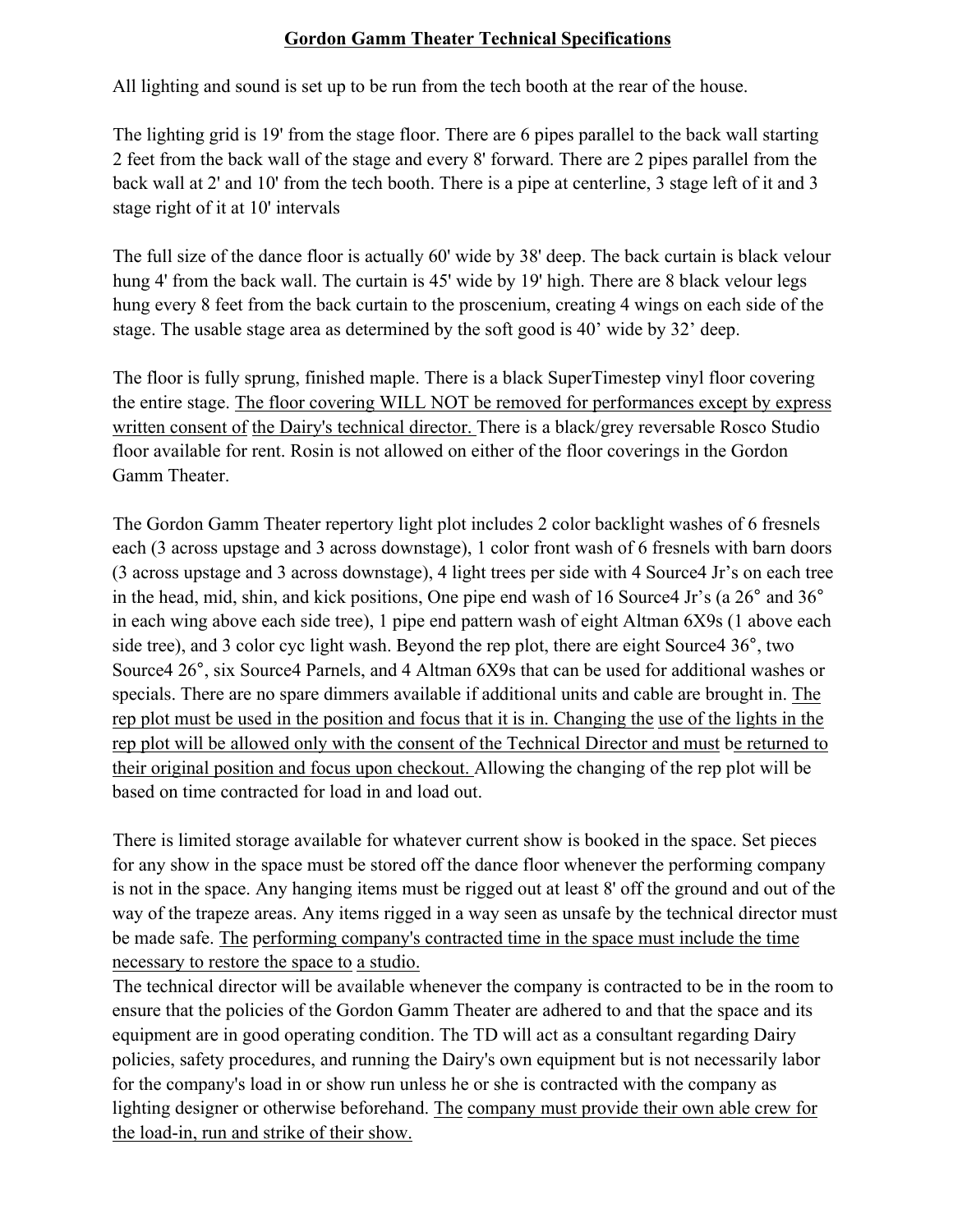The Dairy will supply a limited selection of gels for the lights. It's up to each company's lighting designer to choose and bring in desired color for the lights.

Anything out of the ordinary that may happen in the Gordon Gamm Theater which may compromise the integrity of the floor or our equipment, must be approved in writing by the Dairy technical director. This includes, but is not limited to: tap or flamenco dancing, throwing anything (juggling balls, rice, glitter, water, flower petals), paint, hazers or fog machines, any kind of glass on stage, or any kind of food onstage. Any compromise of the Space or its equipment may result in the loss of the renters security deposit.

There is no smoking or open flames allowed in the space. Any and all pyrotechnics must be approved by the Fire Marshall of the city of Boulder and executed by a licensed practitioner.

There is no food or drink allowed in the theater except water in a non-breakable container. The company is responsible for any and all clean-up of the Gordon Gamm Theater, the dressing rooms, and the backstage area at the end of every time in the space. All events must be out of the space by 11pm or the contracted time. If more time is needed, it will be charged to the company by the hour.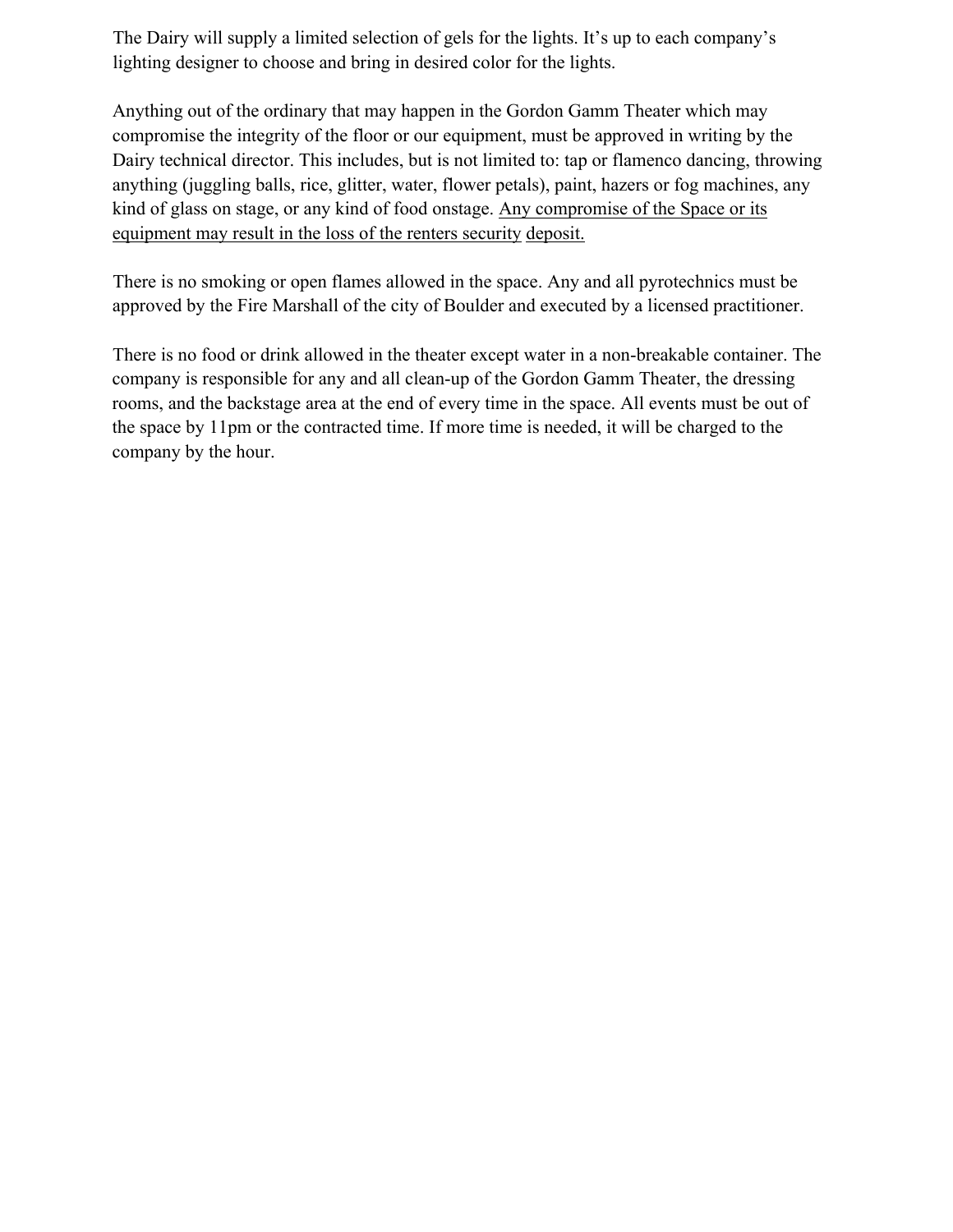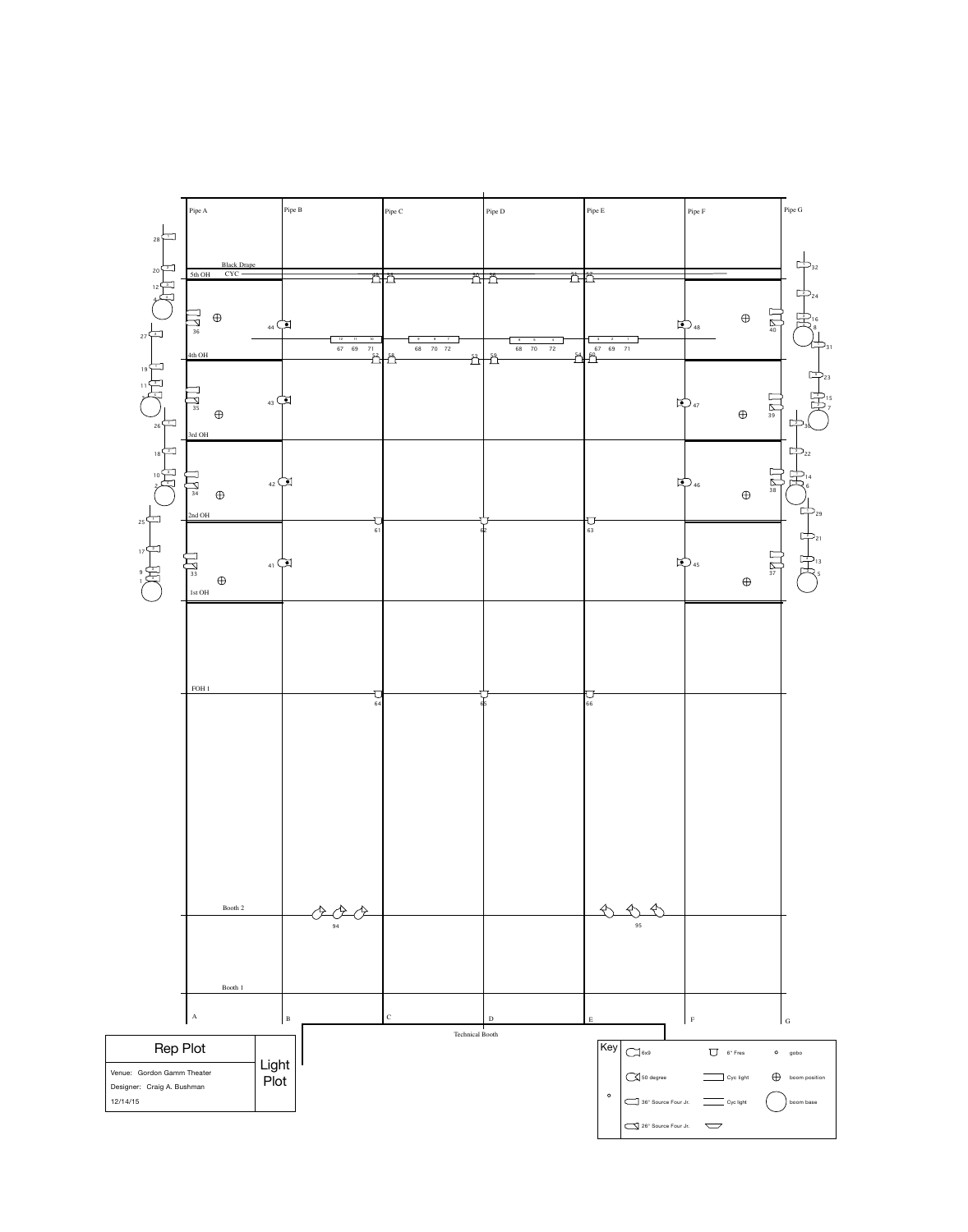| Pipe A                                 | Pipe B | Pipe C                | Pipe D | Pipe E | Pipe G<br>Pipe F  |  |
|----------------------------------------|--------|-----------------------|--------|--------|-------------------|--|
|                                        |        |                       |        |        |                   |  |
| Black Drape                            |        |                       |        |        |                   |  |
| CYC<br>5th OH<br><del>000000000</del>  |        |                       |        |        | U                 |  |
|                                        |        |                       |        |        |                   |  |
|                                        |        |                       |        |        |                   |  |
| $\bigoplus$                            |        |                       |        |        | $\bigoplus$       |  |
| cyc light pipe -                       |        |                       |        |        |                   |  |
|                                        |        |                       |        |        |                   |  |
| $\frac{4\text{th OH}}{20000000}$<br>ul |        |                       |        |        | unur              |  |
|                                        |        |                       |        |        |                   |  |
|                                        |        |                       |        |        |                   |  |
|                                        |        |                       |        |        |                   |  |
| $\bigoplus$                            |        | 32' front edge to cyc |        |        | $\bigoplus$       |  |
| 3rd OH                                 |        |                       |        |        |                   |  |
| ᡡᠥᠣᠣᠦᡡᠣ                                |        |                       |        |        | <del>sooooo</del> |  |
|                                        |        |                       |        |        |                   |  |
|                                        |        |                       |        |        |                   |  |

| $\bigoplus$                       |  |                  |                  |  | $\bigoplus$          |  |
|-----------------------------------|--|------------------|------------------|--|----------------------|--|
| 2nd OH<br><del>hoooooooo</del> oo |  |                  |                  |  | <del>poooooooo</del> |  |
|                                   |  |                  |                  |  |                      |  |
|                                   |  |                  | 60' wall to wall |  |                      |  |
| $\bigoplus$                       |  |                  |                  |  | $\bigoplus$          |  |
| 1st OH<br><del>poooooooo</del>    |  |                  | 40' leg to leg   |  | <del>poooooooo</del> |  |
|                                   |  |                  |                  |  |                      |  |
|                                   |  |                  |                  |  |                      |  |
|                                   |  |                  |                  |  |                      |  |
|                                   |  | Audience Seating |                  |  |                      |  |
| FOH 1                             |  |                  |                  |  |                      |  |
|                                   |  |                  |                  |  |                      |  |
|                                   |  |                  |                  |  |                      |  |
|                                   |  |                  |                  |  |                      |  |
|                                   |  |                  |                  |  |                      |  |
|                                   |  |                  |                  |  |                      |  |
|                                   |  |                  |                  |  |                      |  |
|                                   |  |                  |                  |  |                      |  |
|                                   |  |                  |                  |  |                      |  |
|                                   |  |                  |                  |  |                      |  |
|                                   |  |                  |                  |  |                      |  |
| Booth 2                           |  |                  |                  |  |                      |  |
|                                   |  |                  |                  |  |                      |  |
|                                   |  |                  |                  |  |                      |  |
|                                   |  |                  |                  |  |                      |  |
| Booth 1                           |  |                  |                  |  |                      |  |

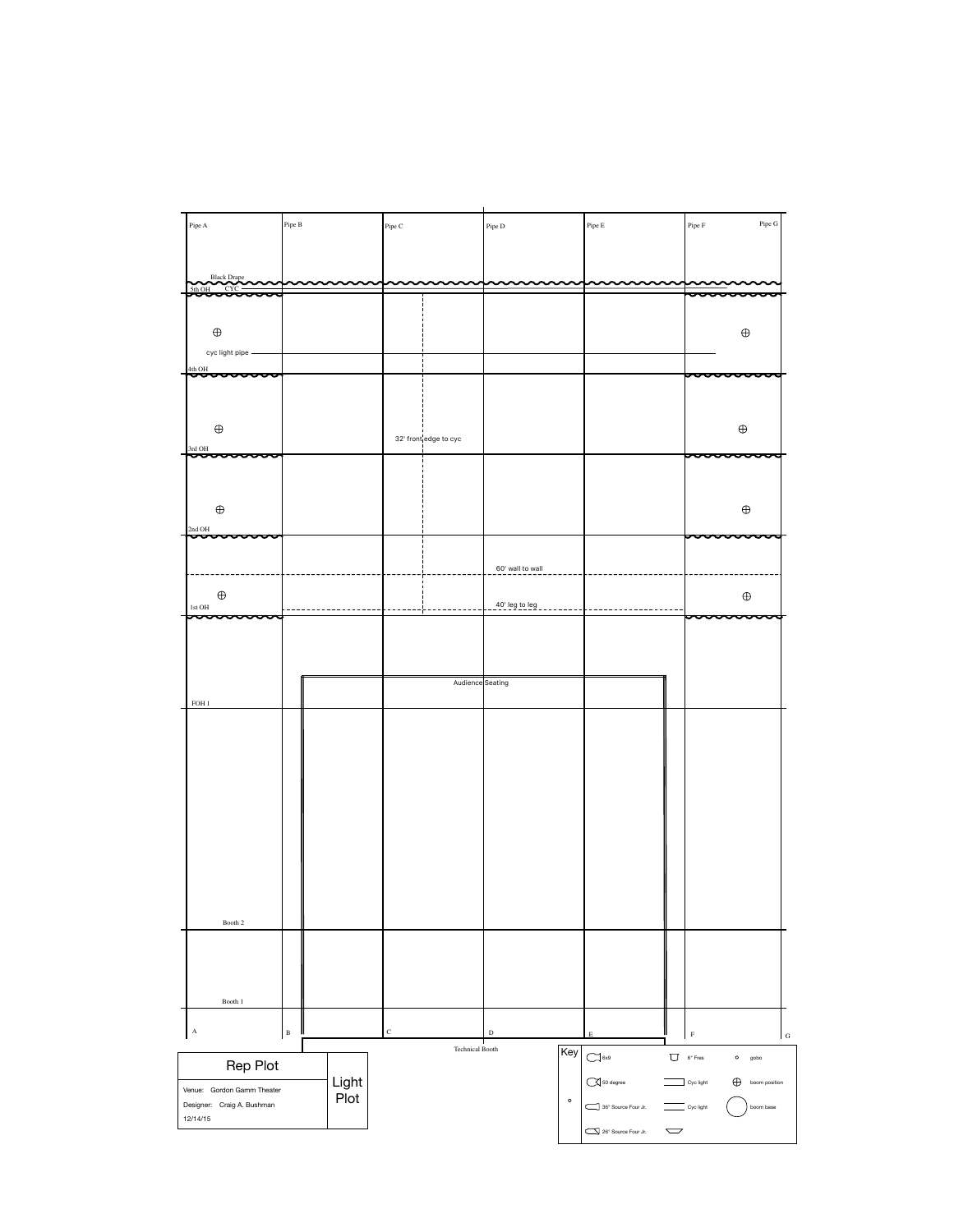Dairy Arts Center Gordon Gamm Theater Channel Hookup

| <b>CHANNE</b>  | <b>DIMMER</b> | <b>USE</b>            | <b>INSTRUMENT</b>        | <b>WATTAGE</b> |
|----------------|---------------|-----------------------|--------------------------|----------------|
| $\mathbf{1}$   | 49A           | <b>W1 SR KICK</b>     | <b>ETC S4JR 36º</b>      | 550            |
| $\overline{2}$ | 53B (D309)    | W2 SR KICK            | ETC S4JR 36 <sup>o</sup> | 550            |
| 3              | 56A           | W3 SR KICK            | ETC S4JR 36 <sup>o</sup> | 550            |
| 4              | 58A           | <b>W4 SR KICK</b>     | ETC S4JR 36 <sup>°</sup> | 550            |
| 5              | 61A           | <b>W1 SL KICK</b>     | ETC S4JR 36 <sup>°</sup> | 550            |
| 6              | 64A           | W2 SL KICK            | ETC S4JR 36 <sup>°</sup> | 550            |
| 7              | 71A           | W3 SL KICK            | ETC S4JR 36 <sup>o</sup> | 550            |
| 8              | 69A           | <b>W4 SL KICK</b>     | ETC S4JR 36 <sup>o</sup> | 550            |
| 9              | 49B (D305)    | W1 SR SHIN            | ETC S4JR 36 <sup>o</sup> | 550            |
| 10             | 53A           | W2 SR SHIN            | ETC S4JR 36 <sup>°</sup> | 550            |
| 11             | 56B (D312)    | W3 SR SHIN            | ETC S4JR 36 <sup>°</sup> | 550            |
| 12             | 58B (D314)    | W4 SR SHIN            | ETC S4JR 36 <sup>o</sup> | 550            |
| 13             | 61B (D317)    | W1 SL SHIN            | ETC S4JR 36 <sup>o</sup> | 550            |
| 14             | 64B (D320)    | W2 SL SHIN            | ETC S4JR 36 <sup>o</sup> | 550            |
| 15             | 71B (D327)    | W3 SL SHIN            | ETC S4JR 36 <sup>°</sup> | 550            |
| 16             | 69B (D325)    | W4 SL SHIN            | ETC S4JR 36 <sup>°</sup> | 550            |
| 17             | 52A           | W1 SR MID             | <b>ETC S4JR 36º</b>      | 550            |
| 18             | 50B (D306)    | W2 SR MID             | ETC S4JR 36 <sup>o</sup> | 550            |
| 19             | 55A           | W3 SR MID             | ETC S4JR 36 <sup>o</sup> | 550            |
| 20             | 57A           | W4 SR MID             | ETC S4JR 36 <sup>°</sup> | 550            |
| 21             | 62A           | W1 SL MID             | ETC S4JR 36 <sup>°</sup> | 550            |
| 22             | 63A           | W <sub>2</sub> SL MID | <b>ETC S4JR 36º</b>      | 550            |
| 23             | 67A           | W3 SL MID             | ETC S4JR 36 <sup>o</sup> | 550            |
| 24             | 68A           | W4 SL MID             | ETC S4JR 36 <sup>°</sup> | 550            |
| 25             | 52B (D308)    | W1 SR HEAD            | ETC S4JR 36 <sup>°</sup> | 550            |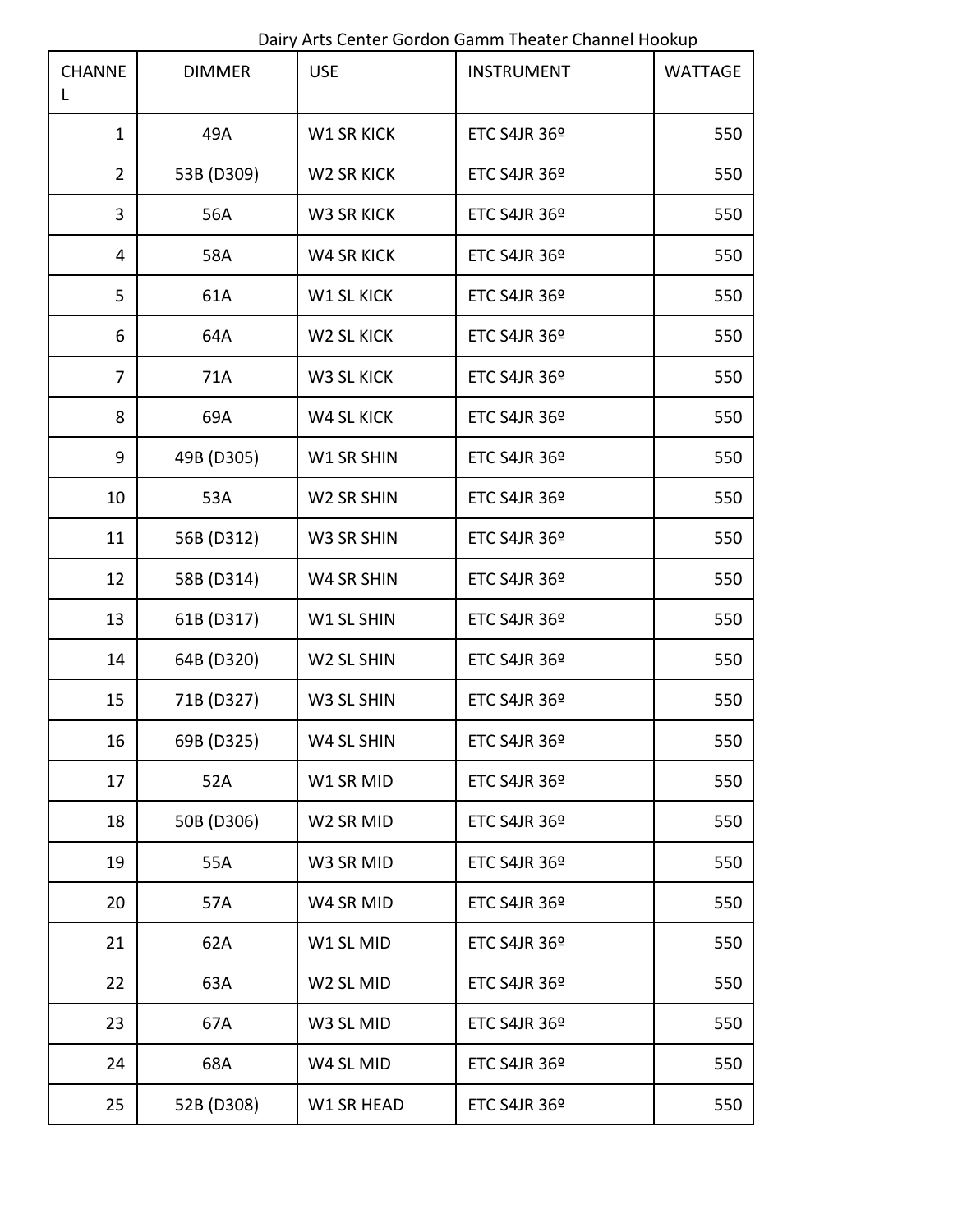| 26 | 50A        | W2 SR HEAD           | ETC S4JR 36 <sup>°</sup>       | 550  |
|----|------------|----------------------|--------------------------------|------|
| 27 | 55B (D311) | W3 SR HEAD           | <b>ETC S4JR 36<sup>°</sup></b> | 550  |
| 28 | 57B (D313) | W4 SR HEAD           | ETC S4JR 36 <sup>°</sup>       | 550  |
| 29 | 62B (D308) | W1 SL HEAD           | ETC S4JR 36 <sup>o</sup>       | 550  |
| 30 | 63B (D319  | W2 SL HEAD           | ETC S4JR 36 <sup>°</sup>       | 550  |
| 31 | 67B (D323) | W3 SL HEAD           | ETC S4JR 36 <sup>°</sup>       | 550  |
| 32 | 68B (D324) | W4 SL HEAD           | ETC S4JR 36 <sup>°</sup>       | 550  |
| 33 | 25         | W1 SR PIPE END       | ETC S4JR 36º & 26º             | 1150 |
| 34 | 26         | W2 SR PIPE END       | ETC S4JR 36º & 26º             | 1150 |
| 35 | 33         | W3 SR PIPE END       | ETC S4JR 36º & 26º             | 1150 |
| 36 | 27         | W4 SR PIPE END       | ETC S4JR 36º & 26º             | 1150 |
| 37 | 21         | W1 SL PIPE END       | ETC S4JR 36º & 26º             | 1150 |
| 38 | 5          | W2 SL PIPE END       | ETC S4JR 36º & 26º             | 1150 |
| 39 | 7          | W3 SL PIPE END       | ETC S4JR 36º & 26º             | 1150 |
| 40 | 37         | W4 SL PIPE END       | ETC S4JR 36º & 26º             | 1150 |
| 41 | 34         | <b>W1 SR PATTERN</b> | <b>ALTMAN 6X9</b>              | 575  |
| 42 | 29         | <b>W2 SR PATTERN</b> | <b>ALTMAN 6X9</b>              | 575  |
| 43 | 4          | <b>W3 SR PATTERN</b> | <b>ALTMAN 6X9</b>              | 575  |
| 44 | 46         | <b>W4 SR PATTERN</b> | <b>ALTMAN 6X9</b>              | 575  |
| 45 | 19         | <b>W1 SL PATTERN</b> | <b>ALTMAN 6X9</b>              | 575  |
| 46 | 32         | <b>W2 SL PATTERN</b> | <b>ALTMAN 6X9</b>              | 575  |
|    |            |                      |                                |      |

## Dairy Arts Center Gordon Gamm Theater Channel Hookup

| 47 | ь  | W3 SL PATTERN        | <b>ALTMAN 6X9</b>                     | 575  |
|----|----|----------------------|---------------------------------------|------|
| 48 | 47 | <b>W4 SL PATTERN</b> | <b>ALTMAN 6X9</b>                     | 575  |
| 49 | 23 | <b>USR BLU BAX</b>   | <b>COLORTRAN 6"</b><br><b>FRESNEL</b> | 1000 |
| 50 | 11 | <b>USC BLU BAX</b>   | <b>COLORTRAN 6"</b>                   | 1000 |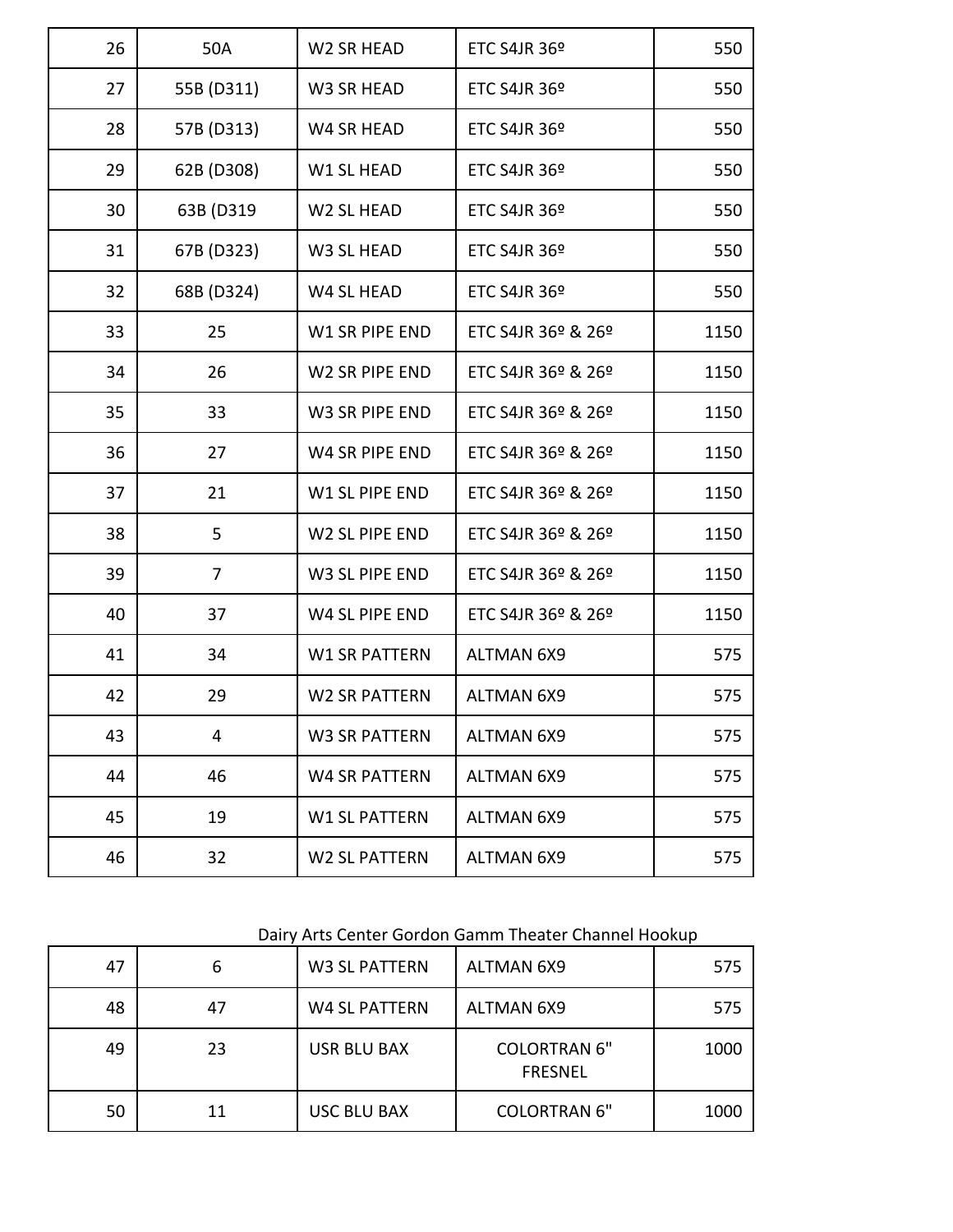|    |                |                    | <b>FRESNEL</b>                        |      |
|----|----------------|--------------------|---------------------------------------|------|
| 51 | 10             | <b>USL BLU BAX</b> | <b>COLORTRAN 6"</b><br><b>FRESNEL</b> | 1000 |
| 52 | 38             | <b>DSR BLU BAX</b> | <b>COLORTRAN 6"</b><br><b>FRESNEL</b> | 1000 |
| 53 | 16             | <b>DSC BLU BAX</b> | <b>COLORTRAN 6"</b><br><b>FRESNEL</b> | 1000 |
| 54 | 12             | <b>DSL BLU BAX</b> | <b>COLORTRAN 6"</b><br><b>FRESNEL</b> | 1000 |
| 55 | $\overline{2}$ | <b>USR WM BAX</b>  | <b>COLORTRAN 6"</b><br><b>FRESNEL</b> | 1000 |
| 56 | 15             | <b>USC WM BAX</b>  | <b>COLORTRAN 6"</b><br><b>FRESNEL</b> | 1000 |
| 57 | 9              | <b>USL WM BAX</b>  | <b>COLORTRAN 6"</b><br><b>FRESNEL</b> | 1000 |
| 58 | 3              | <b>DSR WM BAX</b>  | <b>COLORTRAN 6"</b><br><b>FRESNEL</b> | 1000 |
| 59 | 39             | <b>DSC WM BAX</b>  | <b>COLORTRAN 6"</b><br><b>FRESNEL</b> | 1000 |
| 60 | 8              | <b>DSL WM BAX</b>  | <b>COLORTRAN 6"</b><br><b>FRESNEL</b> | 1000 |
| 61 | 30             | <b>USR FRT</b>     | <b>COLORTRAN 6"</b><br><b>FRESNEL</b> | 1000 |
| 62 | 14             | <b>USC FRT</b>     | <b>COLORTRAN 6"</b><br><b>FRESNEL</b> | 1000 |
| 63 | 18             | USL FRT            | <b>COLORTRAN 6"</b><br><b>FRESNEL</b> | 1000 |
| 64 | 22             | <b>DSR FRT</b>     | <b>COLORTRAN 6"</b><br><b>FRESNEL</b> | 1000 |
| 65 | 17             | <b>DSC FRT</b>     | <b>COLORTRAN 6"</b><br><b>FRESNEL</b> | 1000 |
| 66 | 13             | <b>DSL FRT</b>     | <b>COLORTRAN 6"</b><br><b>FRESNEL</b> | 1000 |
| 67 | 44             | <b>RED CYC OUT</b> | <b>L&amp;E BROADCYC</b>               | 2000 |
| 68 | 45             | <b>RED CYC IN</b>  | <b>L&amp;E BROADCYC</b>               | 2000 |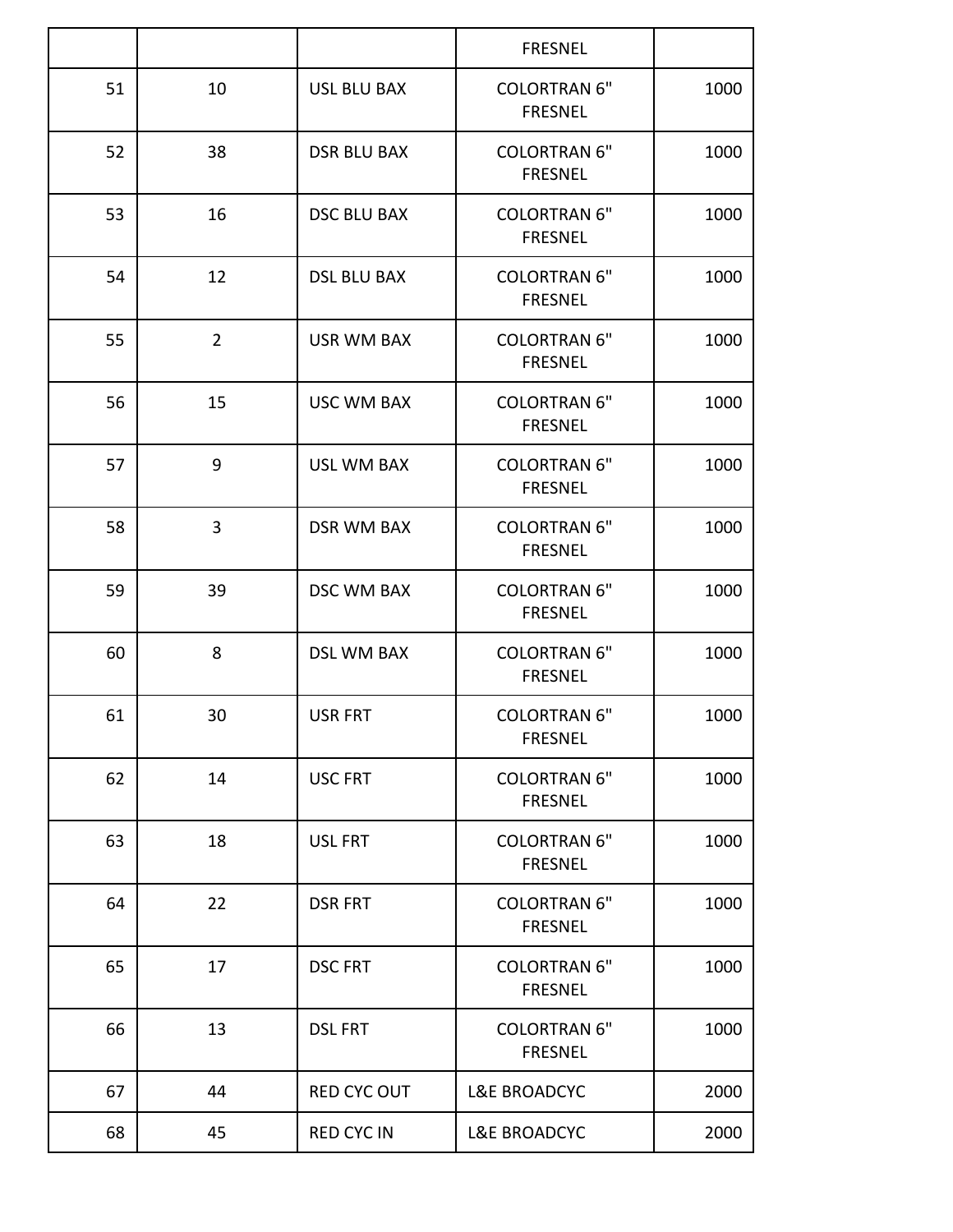| 69 | 42           | <b>BLU CYC OUT</b> | <b>L&amp;E BROADCYC</b> | 2000 |
|----|--------------|--------------------|-------------------------|------|
| 70 | 41           | <b>BLU CYC IN</b>  | <b>L&amp;E BROADCYC</b> | 2000 |
| 71 | 40           | <b>GRN CYC OUT</b> | <b>L&amp;E BROADCYC</b> | 2000 |
| 72 | 43           | <b>GRN CYC IN</b>  | <b>L&amp;E BROADCYC</b> | 2000 |
| 73 | 54A          | <b>USR SPX</b>     | ETC S4 36 <sup>o</sup>  | 550  |
| 74 | 59A          | <b>USC SPX</b>     | ETC S4 36 <sup>o</sup>  | 550  |
| 75 | 72B (D328)   | <b>USL SPX</b>     | ETC S4 36 <sup>o</sup>  | 550  |
| 76 | 54B (D310)   | <b>CSR SPX</b>     | ETC S4 36 <sup>°</sup>  | 550  |
| 77 | 59B (D315)   | <b>CC SPX</b>      | ETC S4 36 <sup>°</sup>  | 550  |
| 78 | 72A          | <b>CSL SPX</b>     | ETC S4 36 <sup>o</sup>  | 550  |
| 79 | 20           | <b>DSR SPX</b>     | <b>ALTMAN 6X9</b>       | 575  |
| 80 | 28           | <b>DSC SPX</b>     | <b>ALTMAN 6X9</b>       | 575  |
| 81 | 36           | <b>DSL SPX</b>     | <b>ALTMAN 6X9</b>       | 575  |
| 82 | $\mathbf{1}$ | <b>CC SPX</b>      | <b>ALTMAN 6X9</b>       | 575  |
| 83 | 51B (D307)   | PAR                | ETC S4 PAR              | 550  |
| 84 | 51A          | <b>PAR</b>         | ETC S4 PAR              | 550  |
| 85 | 66A          | PAR                | <b>ETC S4 PAR</b>       | 550  |
| 86 | 66B (D322)   | <b>PAR</b>         | ETC S4 PAR              | 550  |
| 87 | 65B (D321)   | <b>PAR</b>         | ETC S4 PAR              | 550  |
| 88 | 65A          | <b>PAR</b>         | ETC S4 PAR              | 550  |
| 89 | 60B (D316)   | UR DIAG 1          | ETC S4 36 <sup>o</sup>  | 550  |
| 90 | 60A          | <b>UR DIAG 2</b>   | ETC S4 26 <sup>°</sup>  | 550  |
| 91 | 70A          | UL DIAG 1          | ETC S4 36 <sup>o</sup>  | 550  |
| 92 | 70B (D326)   | UL DIAG 2          | ETC S4 26 <sup>o</sup>  | 550  |
| 93 |              |                    |                         |      |

Dairy Arts Center Gordon Gamm Theater Channel Hookup